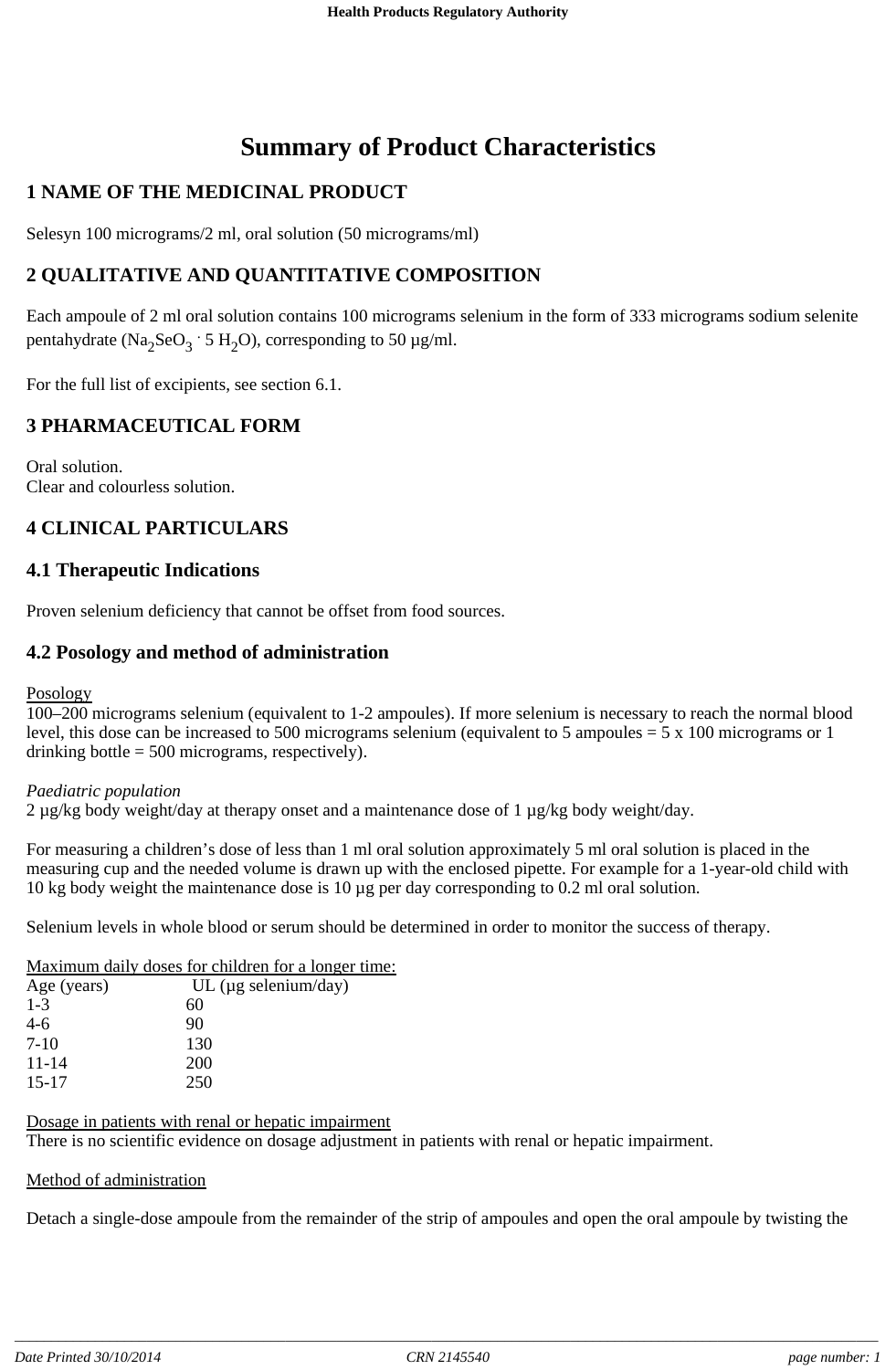top. Squeeze out the whole of the contents of the ampoule into the mouth.

In the case of the drinking bottles:



Picture 1:

Before use the drinking bottle has to be made ready for use. For opening the screw cap is first turned clockwise down in order to open the drinking bottle with the integrated spike of the screw cap. Picture 2:

Then the screw cap is turned off anti-clockwise.

Picture 3:

The complete contents is placed in the mouth or the required dose is removed by carefully squeezing of the drinking bottle into the enclosed measuring cup with milliliter graduation. Then the drinking bottle is closed firmly.

Hold the liquid in the mouth for about 30–60 seconds before swallowing.

Selenium levels in whole blood or serum should be determined in order to monitor the success of treatment.

There is no time limit to the administration of selesyn<sup>®</sup> oral solution in a supplementary dose (100 micrograms selenium per day is equivalent to 1 ampoule).

# **4.3 Contraindications**

Hypersensitivity to the active substance or to any of the excipients listed in section 6.1. Selenosis.

# **4.4 Special warnings and precautions for use**

None.

# **4.5 Interaction with other medicinal products and other forms of interaction**

It must be ensured that selesyn<sup>®</sup> oral solution is not administered orally at the same time as reducing substances (e.g. vitamin C), as precipitation of elemental selenium cannot be excluded (see section 6.2 "Incompatibilities").

Elemental selenium is not soluble in an aqueous medium and has no biological availability. Oral administration of selesyn<sup>®</sup> oral solution and vitamin C should be given at an interval of 4 hours.

# **4.6 Fertility, pregnancy and lactation**

#### **Pregnancy**

There are no data from the use of selesyn<sup>®</sup> in pregnant woman. Limited published data from animal studies reveal only evidence for toxicity to reproduction at maternally toxic dose.

No adverse effect of sodium selenite on the pregnancy or unborn child is expected, provided that it is used in case of proven selenium deficiency.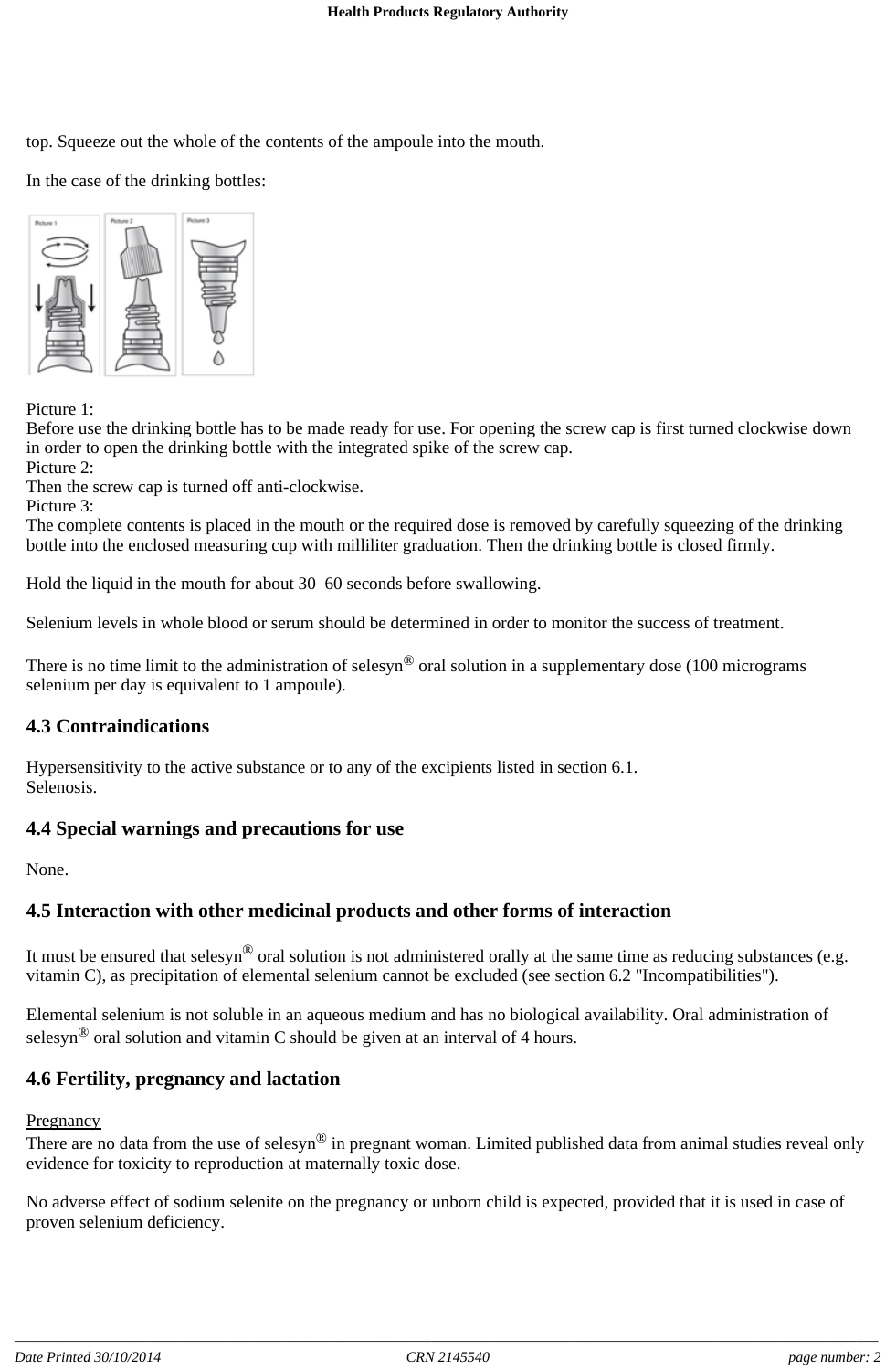#### Breastfeeding

Selenium is excreted in breast milk. Doses correcting selenium deficiency in breast feeding woman are not expected to exert adverse effects on the suckling infant.

#### Fertility

There are no data available regarding the effect on fertility.

#### **4.7 Effects on ability to drive and use machines**

None.

### **4.8 Undesirable effects**

None known to date when selesyn® oral solution is used as directed.

### Reporting of suspected adverse reactions

Reporting suspected adverse reactions after authorisation of the medicinal product is important. It allows continued monitoring of the benefit/risk balance of the medicinal product. Healthcare professionals are asked to report any suspected adverse reactions via

HPRA Pharmacovigilance Earlsfort Terrace IRL - Dublin 2 Tel: +353 1 6764971 Fax: +353 1 6762517 Website: www.hpra.ie E-mail: medsafety@hpra.ie

#### **4.9 Overdose**

Signs of an acute overdose are an odour of garlic on the breath, tiredness, nausea, diarrhoea and abdominal pain. Chronic overdose can affect growth of nails and hair and may lead to peripheral polyneuropathy.

Countermeasures include gastric lavage, forced diuresis or the administration of high doses of vitamin C. In the case of an extreme overdose (1,000–10,000 times the normal dose) an attempt should be made to eliminate the selenium by dialysis. Administration of dimercaprol is not recommended as the toxic effect of selenium is potentiated.

# **5 PHARMACOLOGICAL PROPERTIES**

#### **5.1 Pharmacodynamic properties**

Pharmacotherapeutic group: Mineral supplement ATC code: A12C E02

Selenium is a co-factor in various enzymes in the human body and therefore belongs to the essential trace elements. To date, more than 25 proteins and protein subunits containing selenium have been identified and most clinical and biochemical effects of selenium can be attributed to their activity. However, not all the effects of selenium are exclusively related to the action of different enzymes.

Selenium-containing glutathione peroxidase and selenium protein P have been identified in humans. Glutathione peroxidase is part of the anti-oxidant protection mechanism of the cell in mammals. As a constituent of glutathione peroxidase, selenium can delay the lipid peroxidation rate and thus the resultant damage to the cell wall. Glutathione peroxidase affects the metabolism of leukotrienes, thromboxanes and prostacyclines. In animals, type I iodothyronine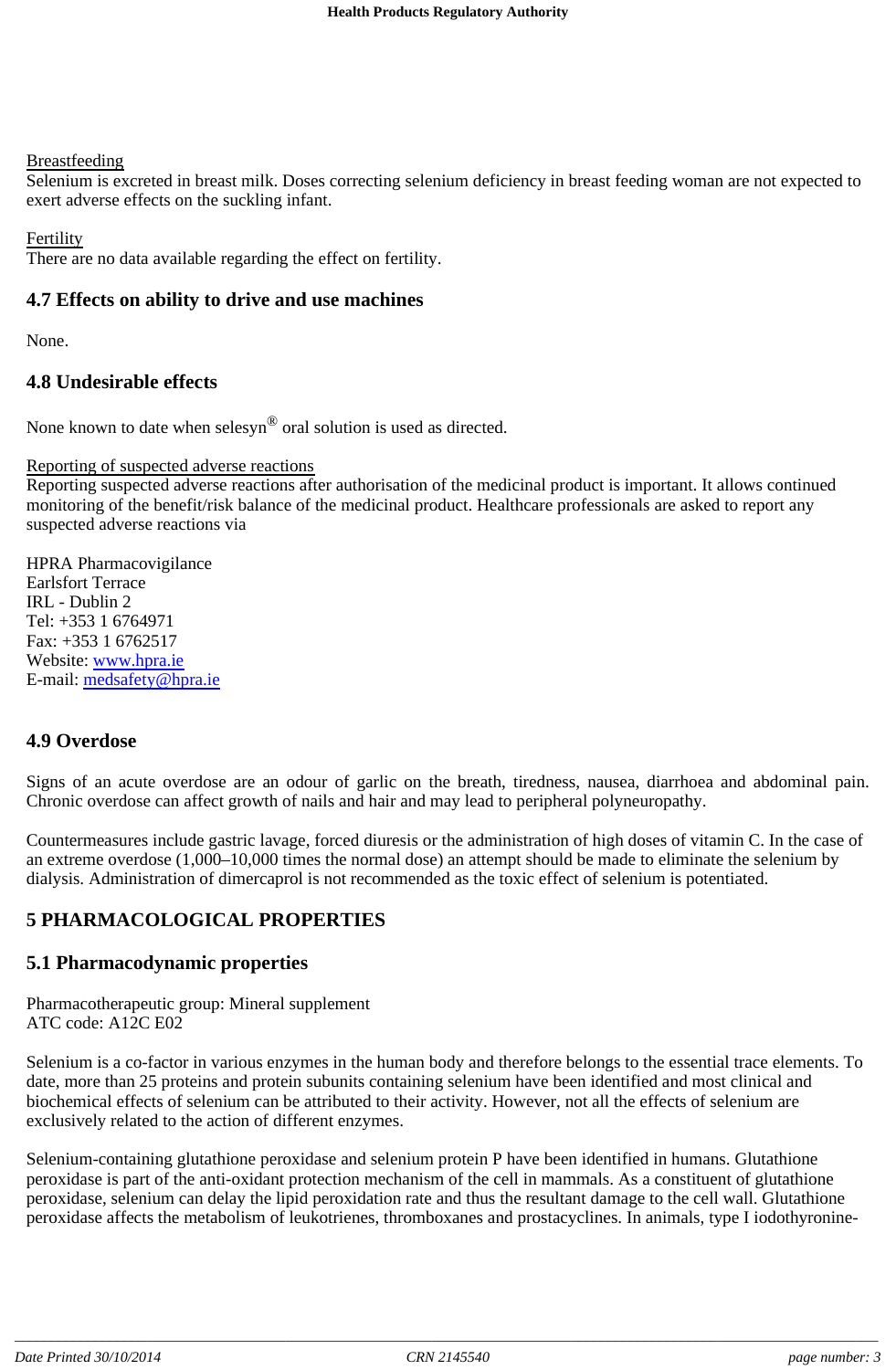5'-deiodinase is characterised as a selenium enzyme that converts thyroxine  $(T_4)$  into triiodothyronine  $(T_3)$ , the active thyroid hormone.

A selenium deficiency is manifested in reduced selenium levels in whole blood or plasma and in the suppression of glutathione peroxidase activity in whole blood, plasma or thrombocytes. The pathophysiological relevance of seleniumdependent reactions has been demonstrated in studies of selenium deficiencies in humans and animals: Selenium deficiency activates and inhibits the response of immunological mechanisms, particularly non-specific cell and body fluid responses. Selenium deficiency affects the activity of various hepatic enzymes. Selenium deficiency potentiates damage occasioned to the liver by oxidative or chemical factors and the toxicity of heavy metals such as mercury and cadmium.

For humans, the following diseases are described as a consequence of selenium deficiency: Keshan disease, an endemic cardiopathy, and Kaschin-Beck disease, an endemic osteoarthropathy that is associated with very severe deformity of the joints. Clinically manifest selenium deficiency is also observed as a consequence of long-term parenteral nutrition and unbalanced diets.

#### **5.2 Pharmacokinetic properties**

Sodium selenite is not immediately converted to proteins. In the blood, the majority of the supply of selenium is used by the erythrocytes and converted to hydrogen selenide under the action of enzymes. Hydrogen selenide acts as a central pool of selenium for both elimination and the specific integration of selenium in selenoproteins. Reduced selenium binds to plasma proteins that migrate to the liver and other organs. Secondary plasma transport from the liver to the target tissues, that produce glutathione peroxidase by synthesis, probably occurs via a P-selenoprotein containing selenocysteine. The subsequent metabolic pathway of selenoprotein synthesis has to date only been studied in prokaryotes. In the metabolic process, selenocysteine is specifically incorporated in the peptide chains of glutathione peroxidase.

All excess hydrogen selenide is metabolised via methylselenol and dimethylselenide to the trimethylselenonium ion, the principal elimination product.

After oral administration, selenium is principally absorbed from the small intestine. Absorption of sodium selenite in the intestine is not regulated by homeostatic mechanisms. Depending on the concentration of sodium selenite and the presence of related substances, it is usually between 44% and 89%, and sometimes more than 90%. The amino acid cysteine increases the absorption of sodium selenite.

The total quantity of selenium present in the human body is between 4 mg and 20 mg. Humans excrete selenium in the faeces, via the kidneys and through the respiratory system, depending on the amount administered. Selenium is predominantly eliminated in the form of the trimethylselenonium ion via the kidneys. Elimination is dependent on the selenium status.

After intravenous or oral administration, the process of selenium elimination was divided into three phases. After oral administration of 10 micrograms in the form of [<sup>75</sup>Se] sodium selenite, 14–20% of the absorbed selenium is eliminated via the kidneys in the first two weeks, while almost nothing was eliminated via the lungs and skin. The retention of selenium in the whole body decreased in three phases, with half-lives of 0.7–1.2 days in phase 1, 7–11 days in phase 2 and 96–144 days in phase three. The selenium concentration decreased more rapidly in the liver, heart and plasma than in the joint muscles or in the bones. Of an intravenously administered dose of  $[<sup>75</sup>Se]$  sodium selenite, 12% was excreted in the first 24 hours. A further 40% was eliminated with a biological half-life of 20 days. The half-life of the third phase was 115 days.

Elimination after oral and intravenous administration of a physiological dose of  $[74$ Se] sodium selenite was compared directly: after administration of 82 microgram*s* selenium in the form of sodium selenite, 18% of the intravenous dose and 12% of the oral dose was eliminated via the kidneys in the first 24 hours together with metabolised physiological selenium. After this phase, the process of elimination by both routes of administration is more or less the same. In healthy volunteers, the elimination of orally and parenterally administered sodium selenite was comparable.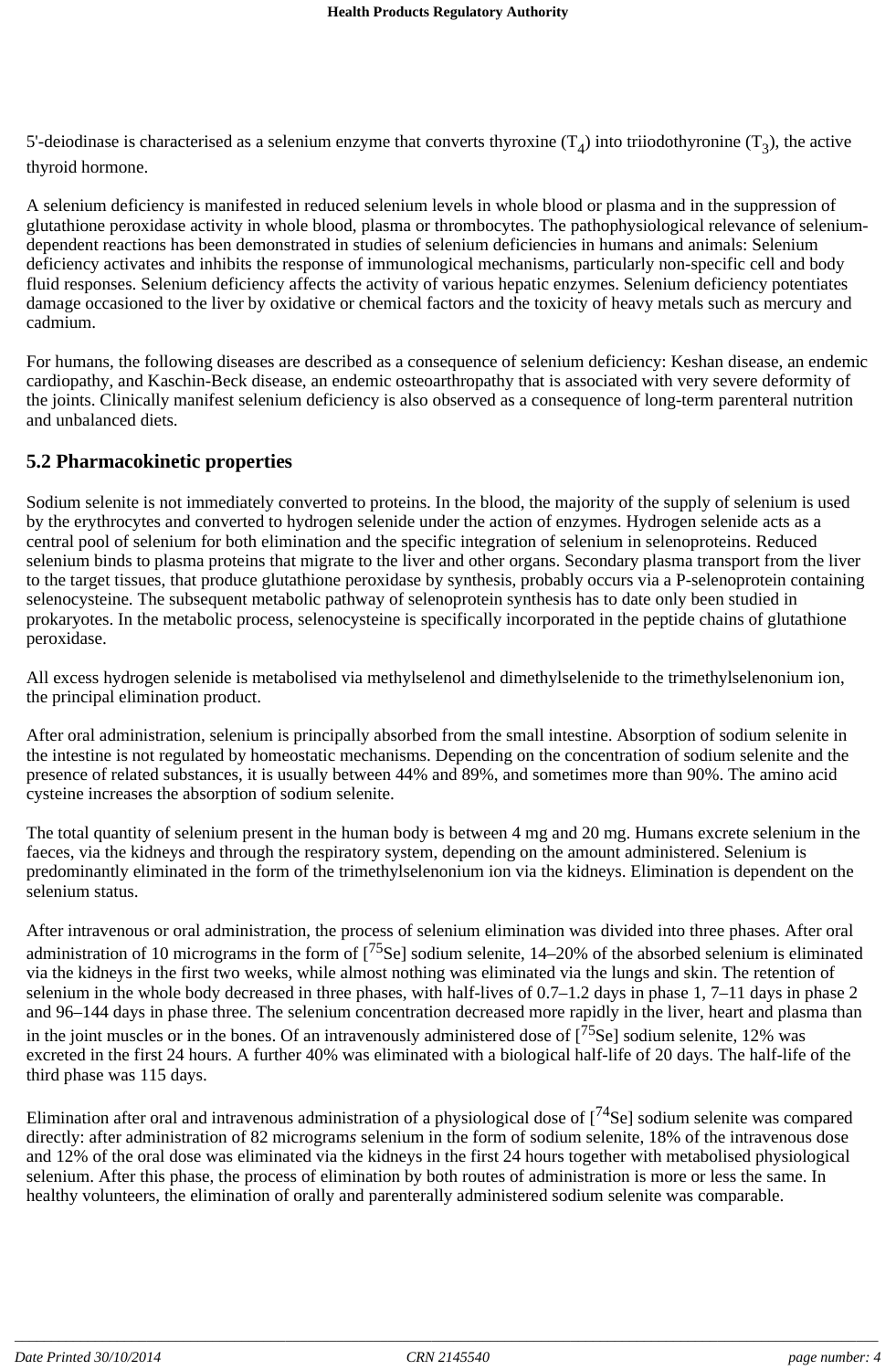# **5.3 Preclinical safety data**

Published literature on single and repeated dose toxicity of selenium and sodium selenite reveals no evidence for adverse health effects in addition to those already known from experience in humans. Toxicity to reproduction was only found at very high doses and no evidence was found for a risk of teratogenic ef-fects in mammals at nonmaternally toxic doses. Although mutagenicity and carcinogenicity data are inconclusive, because there is evidence for both positive as well as negative effects, the adverse effects on these endpoints are generally found at concentrations above the normal physiological levels.

# **6 PHARMACEUTICAL PARTICULARS**

#### **6.1 List of excipients**

Sodium chloride Hydrochloric acid Water for injections.

#### **6.2 Incompatibilities**

When preparing an oral solution with Selesyn as a supplement, it must be ensured that the pH value does not fall below 7.0 and that the solution is not mixed with reducing substances (e.g. vitamin C), as a precipitate of elemental selenium may possibly result. Elemental selenium is not soluble in an aqueous medium and has no biological availability. Oral administration of Selesyn and vitamin C should be given at an interval of 4 hours.

### **6.3 Shelf life**

Unopened: 2 years. Use immediately after opening. Discard any unused contents.

#### **6.4 Special precautions for storage**

Do not store above 25 °C.

#### **6.5 Nature and contents of container**

Ampoules each containing 2 ml of oral solution are made of plastic (LDPE). Pack sizes: 10, 20, 50, 60, 90 and 100.

Not all pack sizes may be marketed.

#### **6.6 Special precautions for disposal and other handling**

No special requirements.

# **7 MARKETING AUTHORISATION HOLDER**

biosyn Arzneimittel GmbH Schorndorfer Strasse. 32 70734 Fellbach Germany

# **8 MARKETING AUTHORISATION NUMBER**

PA 1131/001/001